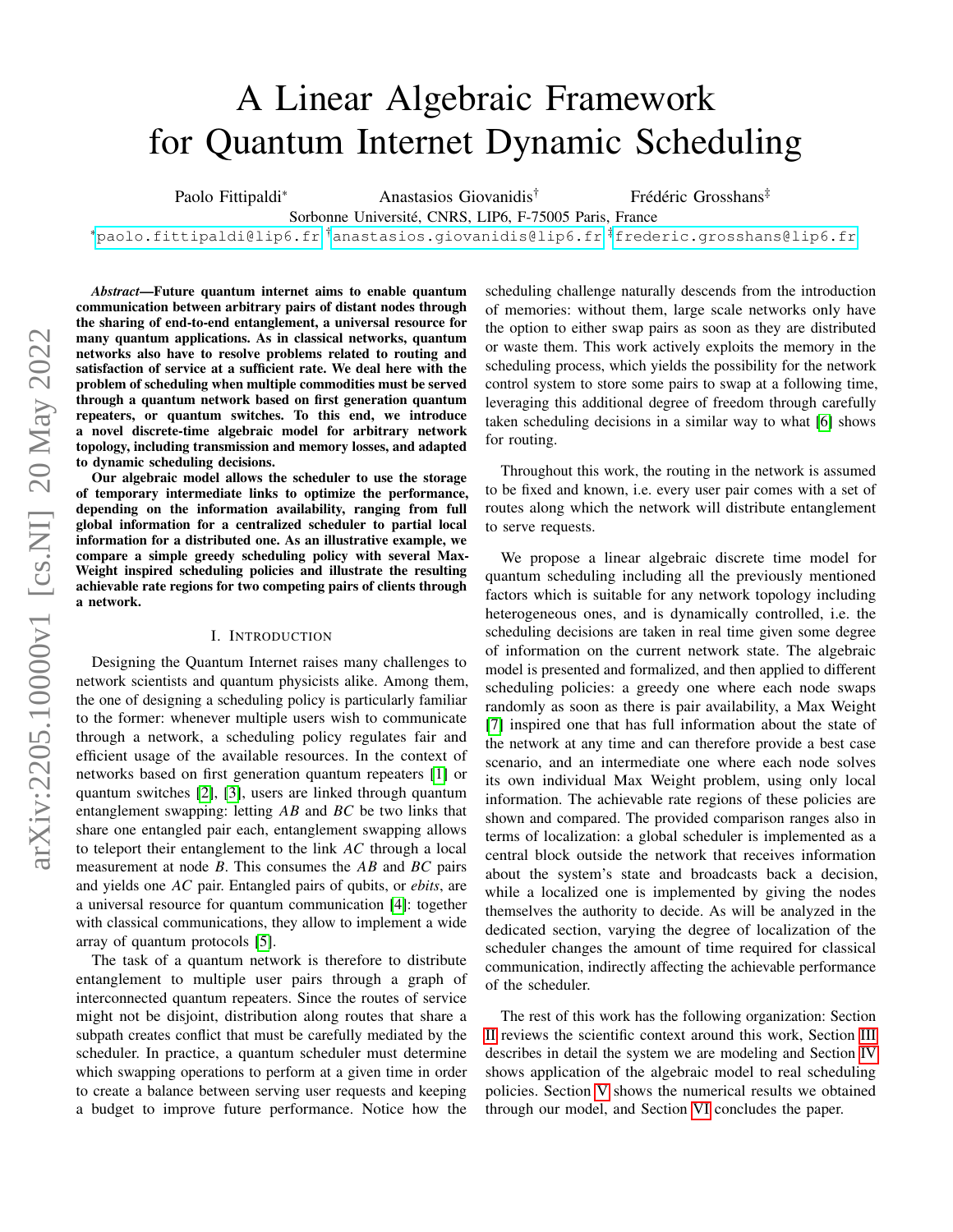## II. CONTEXT AND RELEVANCE OF THIS WORK

<span id="page-1-0"></span>A large amount of work in the quantum internet field consists in adapting classical network theory concepts through novel ideas that bridge the gap. An introduction to the subject and definition of the quantum network stack can be found in [\[8\]](#page-6-6). Delving deeper, one may see this work as an extension of [\[9\]](#page-6-7), which treats the problem of routing without scheduling: this work deals with scheduling and adds a treatment of memory and loss. In [\[2\]](#page-6-0), [\[3\]](#page-6-1), a full stochastic analysis of a single quantum switch is provided and some scheduling policies are implemented on it: we state a similar problem but on an arbitrary network topology, deriving results that should prove relevant on several network scales. Finally, an optimal theoretical bound for entanglement distribution across a network with a single commodity is derived in [\[10\]](#page-6-8) and expanded upon in [\[11\]](#page-6-9). Our work extends the treatment to multiple commodities on any arbitrary topology accounting for degrees of freedom such as memory (or lack thereof), ebit generation statistics, technology imperfections (such as memory and fiber losses) and scheduling policy.

An important contribution of this work is the novel application of an idea similar to [\[6\]](#page-6-4), [\[11\]](#page-6-9), in a non-trivial way to general topologies and multiple commodities: the introduction of memory at the nodes allows them to decide between employing an entangled pair for swapping or keeping it for future use. The deeper implication of this point is that the network is free to create intermediate links and store them: this leads to distributing pairs across a service route in a "growing" fashion, that both increases performance and removes the need for end-to-end link state information.

### III. SYSTEM DESCRIPTION

<span id="page-1-1"></span>Given an arbitrary connected graph  $G = (\mathcal{V}, \mathcal{E})$ , the physical system that will be modeled is a network of quantum switches. These are devices that can hold qubits and perform entanglement swapping across multiple pairs of clients, akin to a quantum repeater with multiple possible linking paths. The switches are deployed at the locations specified by the vertices of  $G$  and interconnected by lossy fiber links running along each edge  $(i, j) \in \mathcal{E}$ . Every switch has a number of memory slots, assumed to be infinite in this work, in which qubits may be stored. Ebits (pairs of entangled qubits) are generated by each fiber link with a given constant average rate, which may be different for each link, and stored inside memories at the end nodes of the respective link. Among the network nodes, there are *n* fixed pairs  $\{(Alice_1, Bob_1), \ldots, (Alice_n, Bob_n)\}$  that request ebits in a random way to realize a generic application. The  $(Alice_n, Bob_n)$  pairs are connected by fixed known routes that are not necessarily disjoint and therefore can create congestion across some of the network links, that needs to be managed by a scheduler.

The task of the network is to distribute ebits according to user demand through entanglement swapping, while being hindered by loss: other than the losses across the fiber links, an additional form of loss is tied to memory imperfections, which cause stored qubits to effectively disappear and entanglement to be lost.

Memory and fiber losses are the only two sources of imperfection that are accounted for in this paper: swaps in the switches are assumed to always succeed and memory slots at each switch are infinite, but neither of these assumptions is too limiting and they could easily be included in future works. On the other hand, we also neglect all noise inducing imperfection, which would need a more complex framework to be included.

For practical reasons, our model assumes a discrete time: swapping operations are supposed to occur at fixed time intervals, thus it is natural to take a discrete time step  $\Delta t$ as the time unit of interest. Between two subsequent clock ticks, the system is free to evolve, and at the end of each time step a scheduling decision is taken. This places a lower bound on  $\Delta t$ : no decision can happen before all information has been successfully communicated to all deciding agents, therefore  $\Delta t$  must be at least as large as the classical communication delay introduced by state-related information exchange. This in turn introduces a tradeoff: large  $\Delta t$  means that information can travel farther before the scheduling decision is taken (allowing for larger networks or scheduling policies that require several physically spaced nodes to communicate), but it increases losses, as detailed below, and it introduces the issue of stale information: during the time it takes for state information to reach its recipient, the system continues its stochastic evolution, making the communicated state information less relevant by the time it reaches the place where the scheduling decision is taken.

To model ebits stored at memory nodes, the concept of an *ebit queue* is introduced: each pair of nodes  $e = (i, j)$  inside the extended edge set  $\hat{\mathcal{E}} = \mathcal{V} \times \mathcal{V}$  is said to possess an ebit queue  $Q_{ij}(t)$ . Furthermore, among ebit queues, every  $Q_{ij}(t)$ associated to an edge  $(i, j) \in \mathcal{E}$  equipped with fiber is called a *physical queue*, while all other ebit queues are called *virtual queues*. Ebit queues are an abstraction for memory slots on pairs of nodes: generation, loss and swapping may be modeled as addition, subtraction and exchange along the relevant queues.

At each time step, every fiber link — and as a result every physical queue — generates a number of ebits  $A_{ij}(t)$ . This can model different ebit generation processes: either the physical link  $(i, j)$  corresponds to a twin photon source which propagates to the switches  $i$  or  $j$ , or alternatively it corresponds to two photons — each one entangled with one of the switches — that meet in the middle of the link where they are subjected to a (possibly probabilistic) Bell state measurement (BSM). It can also model more elaborate entanglement distillation protocols or error correction based protocols based on logical qubits. Since most of these processes are probabilistic in nature  $A_{ij}(t)$  will here be assumed to be a random process, which we assume to be Poissonian of mean value  $\alpha_{ij}$ , constant in time. This allows to model the link imperfections — finite brightness of the source, propagation losses, finite success probability of photonic BSMs, etc. — as a Poisson filtration process, which simply decreases the value of  $\alpha_{ij}$ . Of course, more elaborate models for  $A_{ij}(t)$  are possible, e.g. to model an almost perfect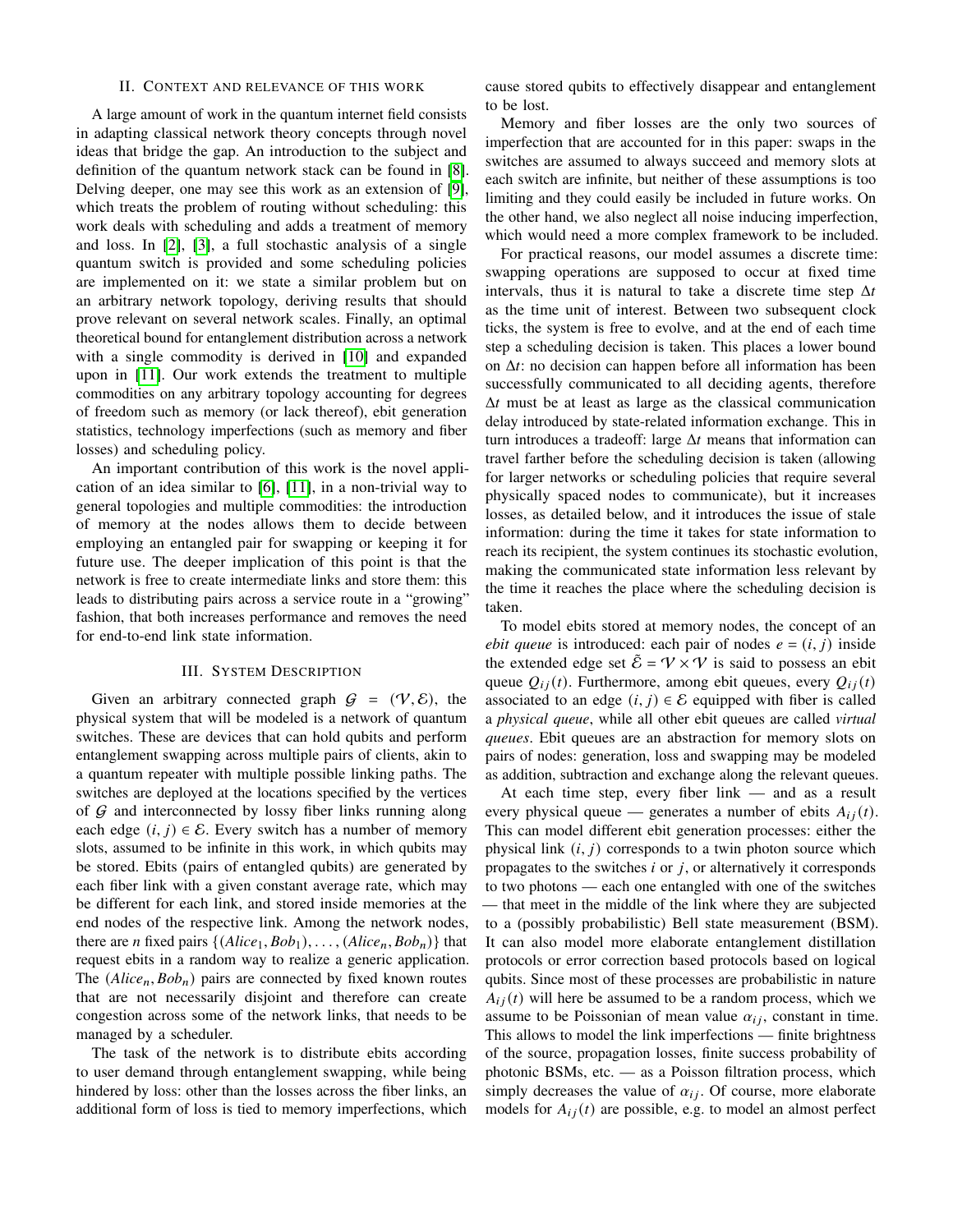

Fig. 1. Example of simulation of two time steps over the whole topology. Continuous lines represent physical queues and dashed lines virtual ones. All other symbols have the same meaning as [2.](#page-2-0) Upper figures (a) at the beginning of the time step, lower figures (b) at the end of the time step

pulsed periodic twin-photon source.

The modelization of memory loss is slightly more complex: a qubit stored inside a quantum memory has a probability  $\eta$ to survive for a time  $\Delta t$  that is exponentially decreasing as  $\eta = \exp\left(-\frac{\Delta t}{\tau}\right)$ , where  $\tau$  is the expected lifetime of a qubit in the memory, a technological parameter expected to vary between nanoseconds and milliseconds in near term implementations [\[12\]](#page-6-10). By setting  $\Delta t$  to the duration of a time step, we obtain the probability  $\eta$  for a stored ebit to survive for one time step. The number of timesteps an ebit survives in memory is then given by the geometric distribution defined by  $\eta$ . It is easy to show its mean value  $\frac{1}{1-\eta}$  tends to the expected  $\frac{\tau}{\Delta t}$  for small  $\frac{\Delta t}{\tau}$ ,  $\tau$  being the actual lifetime of the memories. The remaining difference is an effect of the dicretization. Looking now at all the ebits in queue  $Q_{ij}(t)$  collectively from one timestep to the next, their losses are modeled by a binomially distributed random variable  $L_{ij}(t)$ , with as many trials as there are ebits stored in queue  $(i, j)$  and probability to lose one pair  $1 - \eta$ . Accounting for losses in such a time-dependent way makes the presented framework valid also as a tool to determine the optimal frequency at which scheduling decision should be taken, given the technological parameters.

For what concerns scheduling decisions, let  $R_{i[j]k}(t)$  indicate the number of swapping operations that happen at a given time step, at node j, from queues  $(i, j)$  and  $(j, k)$  to queue  $(i, k)$ . Every node will be associated to as many  *variables as there* are swapping operations that can be performed at the node in the given routing, and the scheduler's task will be to set such variables to control the network's behavior. To clarify, suppose to have the service route  $ABCD$  across the users  $A$  and  $D$ , as shown in Fig. [1.](#page-2-1) Assume the average arrival rates to be  $\alpha_{AB}, \alpha_{BC}$  and  $\alpha_{CD} = 1$  (time steps)<sup>-1</sup>. Lastly, assume that all the memories in the system have  $\eta = 0.9$  storage-and-retrieval efficiency. Fig. [2](#page-2-0) shows the same test run but focusing on queue  $AB$ , to highlight the timing of the simulation.

• During time step 1:

- 1) At the beginning of the time step, the queue states are:  $Q_{AB}(0) = Q_{CD}(0) = 1, Q_{BC}(0) = 0$
- 2) At the end of the time step, some fresh ebits have been generated  $(A_{AB}(0) = 2, A_{BC}(0) = 1)$  and one has been lost  $(L_{CD}(0) = 1)$ . The scheduling decision is taken from this configuration and it amounts to  $R_{A[B]C} = 1$ :



<span id="page-2-1"></span><span id="page-2-0"></span>Fig. 2. Example of two time steps from the point of view of queue  $AB$ . Grey circles represent ebits that were in the queue at the beginning of a time step, red ones ebits that arrived during that time step. Blue crosses represent loss of an ebit. Queue snapshots are taken at the very beginning of a time step, while arrivals and losses happen during but are only assessed at the end of the step as soon as the scheduling decision is taken. Ebits arriving during the current time step are not subject to losses in this model.

one swap will be performed at node  $B$  from queues  $AB$ and  $BC$  to  $AC$ .

- During time step 2:
- 1) The initial configuration features the two stored pairs in  $AB$  which were not employed in the last time step  $(Q_{AB}(1) = 2)$  and the freshly swapped one in AC  $(Q_{AC}(1) = 1).$
- 2) Throughout the time step, one pair was lost across AB  $(L_{AB}(1) = 1)$  and one generated across CD. The scheduler may now decide  $R_{A[C]D}(1) = 1$  to move to  $AD$  or store the pairs for future use.

In term of ebits, a given transition  $i[j]k$  is *incoming* for queue  $(i, k)$  and *outgoing* for queues  $(i, j)$  and  $(j, k)$ . A queue's evolution can therefore be summarized as follows, i.t. being a shorthand for *incoming transitions*, o.t. for *outgoing transitions*:

<span id="page-2-2"></span>
$$
Q_{ij}(t+1) = Q_{ij}(t) + A_{ij}(t) - L_{ij}(t) - \sum_{o \in \text{o.t.}} R_o(t) + \sum_{k \in \text{i.t.}} R_k(t). \quad (1)
$$

It should be noted that, while all terms of [\(1\)](#page-2-2) are calculated for every queue,  $A_{ij}(t)$  across a virtual queue will always be zero, because virtual queues do not generate ebits. Additionally, it is rare for a physical pair to have incoming transitions, but not impossible: it may happen in a topology such as a triangle. Finally, it should be stressed that the loss term  $L_{ij}(t)$  is calculated in the same way for all queues, because ebit storage is always handled by memories at the network nodes: the physical/virtual queue is a mere modeling artifact to keep track of which memories store the two parts of a given ebit. A description of the whole system requires  $|\mathcal{E}|$  equations like [\(1\)](#page-2-2). To keep things compact, it is useful to define some vector terms. The first ones are  $Q(t)$ ,  $A(t)$  and  $L(t)$ , which are mere collections of their  $N_{\text{queues}}$  scalar values (the ordering is irrelevant as long as it is consistent). Furthermore, since the effect of swapping on the queues is linear, it is possible to describe it by introducing the vector  $R(t)$ , which has  $N<sub>transitions</sub>$ elements — as many as there are allowed transitions — and a matrix **M** with  $N_{\text{queues}}$  rows and  $N_{\text{transitions}}$  columns. The  $R(t)$  vector stores all the  $R_{i[j]k}(t)$  terms, and embodies the scheduling decision, while the **M** matrix introduces an efficient encoding of the network topology and the service routes: For each of its columns, associated to transition  $i[j]k$ , the **M**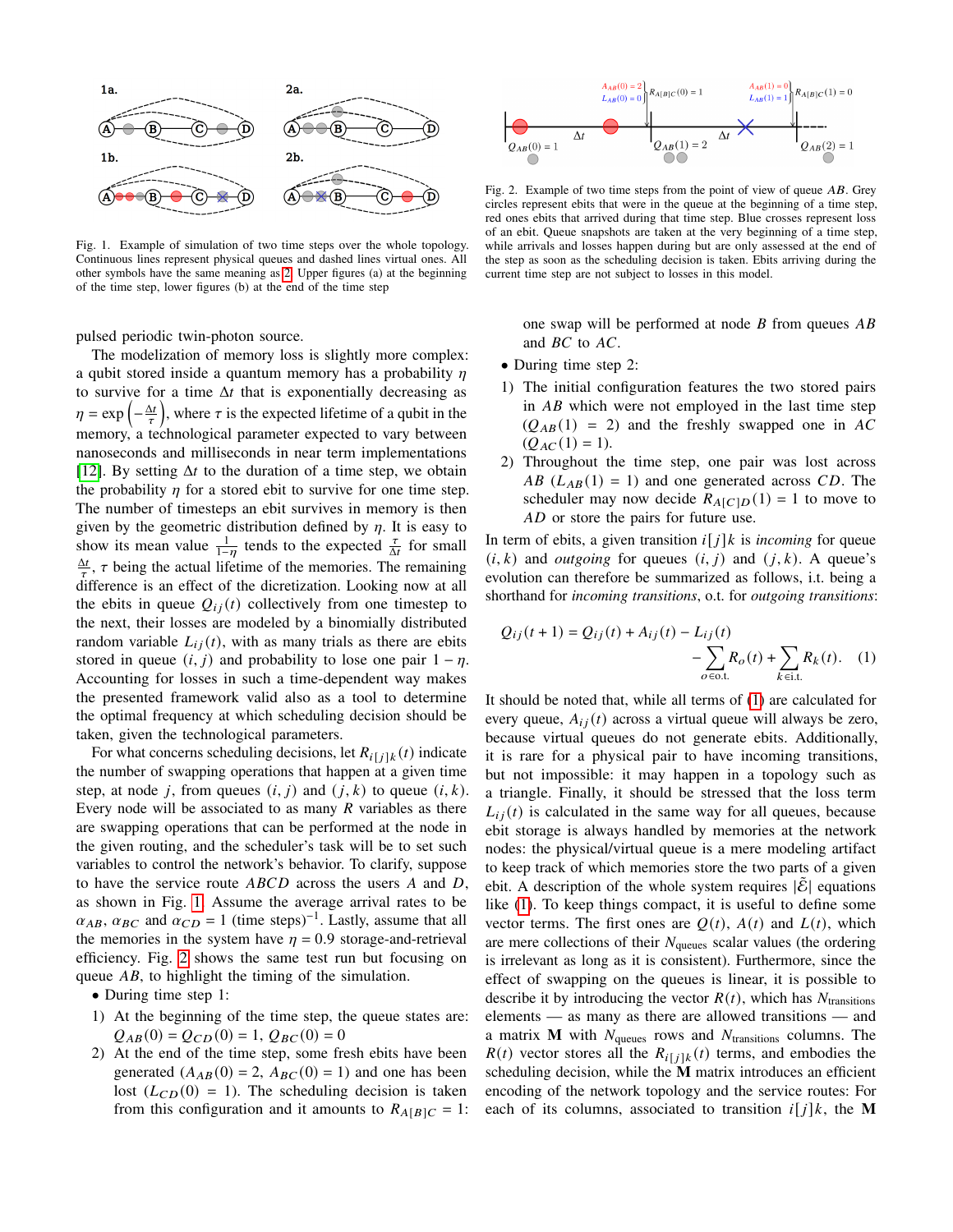<span id="page-3-2"></span>TABLE I **M** MATRIX FOR THE LINEAR ABCD NETWORK

|           | A[B]C | B[C]D | A[B]D | A[C]D |
|-----------|-------|-------|-------|-------|
| AB        | -1    |       |       |       |
| BС        | -1    | -1    |       |       |
| CD        |       | -1    |       | -1    |
| AC        | $+1$  |       |       | - 1   |
| <b>BD</b> |       | $+1$  |       |       |
| AD        |       |       | $+1$  |       |

matrix has  $-1$  on the rows associated to queues  $(i, j)$  and  $(j, k)$ , and +1 on the row associated to queue  $(i, k)$ . All other terms are zero. System-wide queue evolution can be restated as the following simple linear equation:

$$
Q(t+1) = Q(t) - L(t) + A(t) + MR(t).
$$
 (2)

Notice that [\(2\)](#page-3-1) entails an implicit assumption that the  $R(t)$ be not only a scheduling decision, but a *feasible* scheduling decision, i.e. one that does not cause the queues to turn negative. The meaning of this assumption will be clear when discussing partially informed scheduling policies. An example of the **M** matrix is given in table [I.](#page-3-2)

The sum of each column of **M** is −1: this work only employs binary swaps, and each binary swap consumes two ebits and produces one, balancing to an overall −1 on the total ebit count. Due to its construction, the **M** matrix gives an efficient and concise description of the network topology and how the clients are connected to each other: it is therefore topology and service dependent, and provides all information about both. Given a set of service routes, the **M** matrix can be automatically generated with the code provided in the application section.

The final piece of the puzzle for ebit queues is consumption: whenever there is availability of entangled pairs across one of the final  $(Alice_n, Bob_n)$  pairs, the scheduler must be able to use the available pairs to serve requests. This is implemented in the model by extending the matrix **M** to a new  $\tilde{\mathbf{M}} = [\mathbf{M} | - \mathbf{I}_{N_{\text{queues}}}],$ and the  $R$  vector to have  $N_{\text{transitions}} + N_{\text{queues}}$  components. What this extension achieves is to have a set of transitions that only remove one pair from a given queue, modeling actual consumption of the distributed pair by the users. Putting it all together, the vector of ebit queues evolves as:

$$
Q(t+1) = Q(t) - L(t) + A(t) + \tilde{M}R(t).
$$
 (3)

where the feasibility assumption from above is still taken.

The introduction of consumption completes modeling of the ebits part of the system. However, there is no representation of user requests yet: in a real quantum network, users would request a given number of ebits to cater to a specific application at random times, and a well designed scheduler needs to take user requests into account when controlling the swapping network. Similarly to ebits, demands arriving to the system and being held for future service are also modeled through queues: alongside every ebit queue, there exists a demand queue  $D_{ii}(t)$  that keeps track of the number of user-issued requests (as introduced in [\[2\]](#page-6-0) for a single switch and generalized in this work for an arbitrary topology).

At each time step, every demand queue  $D_{ij}(t)$  receives  $B_{i,i}(t)$  demands, which for simplicity are modeled as a Poisson process with average value  $\beta_{ij}$  (as in the case of ebit generation, more complex models that accurately simulate real user demands may be implemented). To maintain the model's uniformity, all edges belonging to  $\tilde{\mathcal{E}}$  have a demand queue, but only the ones that are associated to an  $(Alice_n, Bob_n)$  pair have nonzero arrivals. All demand queues that are not associated to an  $(Alice_n, Bob_n)$  pair are permanently zero.

<span id="page-3-1"></span>Demand queues have a simpler evolution than ebit ones because demands can only be generated, stored and eventually served, i.e. they are neither lost nor swapped. To model consumption without swapping, we introduce the matrix  $\tilde{\mathbf{N}} = [\mathbf{0}_{N_{\text{queues}} \times N_{\text{transitions}}} | - \mathbf{I}_{N_{\text{queues}}} ]$  as a mean of interfacing with the consumption part of the  $R$  vector. The evolution of demand queues is therefore:

$$
D(t+1) = D(t) + B(t) + \tilde{N}R(t)
$$
\n(4)

Notice that the last  $N_{\text{queues}}$  components of the  $R$  vector regulate both demand and ebit consumption: one demand always consumes one ebit.

# IV. SCHEDULING APPLICATION

<span id="page-3-0"></span>The algebraic framework presented above poses as a tool to gauge the performance and requirements of different scheduling policies. In particular, a key point when discussing scheduling policies is the availability of information: a scheduler working with more information will understandably have much better performance but pose harsher requirements on the classical communication infrastructure that accompanies the quantum system. This creates a clear tradeoff between information requirements and performance, and the remainder of this work is dedicated to exploring it, with the ideal result being a scheduler that performs well while needing as little information as possible and with a preference for decentralized policies because they scale better.

We start by presenting a greedy scheduler which utilises minimal strictly local information: the greedy scheduler performs swapping whenever there is availability of ebits and without adapting to user demand. Therefore, in a greedy scenario, every node randomly links pairs of queues connected to it, until ebit resources are exhausted. In spite of the scheduling being random, the greedy scheduler is still aware of routing: on a  $ABCD$  linear topology with service routes  $ABC$  and BCD, none of the schedulers examined in this work will create  $AD$  entanglement because it is outside the service routes. Despite its performance being much lower than more refined schedulers, the greedy scheduler has the advantage of not requiring any information about the system's state, thus lifting all the classical communication requirements and being completely decentralized. Its main use is as a baseline benchmark, in that any other scheduler must outperform it by a large enough margin to justify the requirement for additional information, i.e. additional communication infrastructures.

To gauge the improvement brought by additional information, we also propose an analysis of two Max Weight policies. The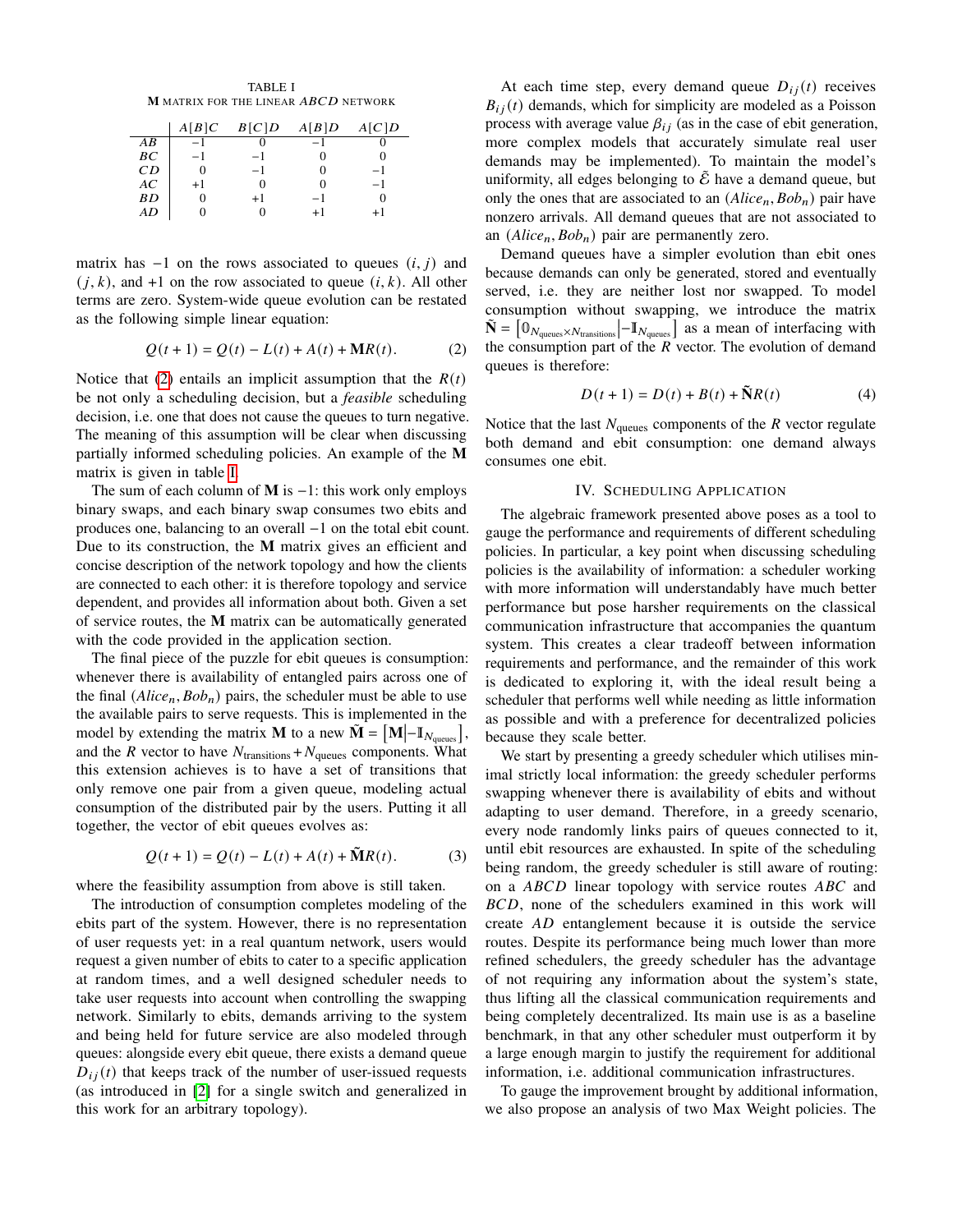Max Weight protocol is a well-known result of classical network theory [\[7\]](#page-6-5) that revolves around solving a linear program at each time step. As soon as a queue (either ebit or demand) grows, the Max Weight scheduler will try to reduce it; the aim is to guarantee a service tailored to user requests on the demand queue side, and also efficient and fair resource exploitation on the ebit queues side, that does not lead to useless accumulation.

To fully explore the range of improvement that information availability can supply, we start from an ideal case of fully informed Max Weight scheduler: at each time step, the scheduler knows the full state of the network  $(Q(t), D(t), A(t), L(t), B(t)...)$  and can therefore take the best possible decision. The discrete linear problem is stated as:

$$
\begin{array}{ll}\n\text{min} & q(t) \cdot R(t) \quad \text{[global-MW]} \\
\text{s.t.} & R(t) \in \mathcal{R}(t),\n\end{array} \tag{5}
$$

with the weights given by

$$
q(t) = \gamma (D(t) + B(t))^{T} \tilde{\mathbf{N}} + (Q(t) - L(t) + A(t))^{T} \tilde{\mathbf{M}}, \quad (6)
$$

where  $\gamma$  is a tunable parameter that allows to prioritize demand queues or ebit queues in the scheduling calculations. The set  $R(t)$  of all possible scheduling decisions  $R(t)$  at time slot t is defined as:

$$
\mathcal{R}(t) = \left\{ R \in \mathbb{N}^d \mid -\tilde{M}R \le Q(t) - L(t) + A(t) \right\}
$$
  
& -\tilde{N}R \le D(t) + B(t) \qquad (7)

with  $d = N_{\text{transitions}} + N_{\text{queues}}$  a shorthand for the dimension of . Note that the scheduling decisions are vectors of natural numbers, each decision consuming some number of ebits.

This full knowledge scenario provides a good performance upper bound for Max Weight schedulers and a large performance margin over the greedy policy, as shown in the numerical evaluation section. Such a fully informed global scheduler is in practice unrealistic as it requires complete information about the instantaneous system state, right before each scheduling decision. In fact, the full information would require a large classical communication delay  $\Delta t$ , so the scheduler would be based on stale information. This motivates to propose a scheduling policy that requires less information, while retaining to a certain level the performance benefits seen in the global-MW case. The policy should rely on a limited amount of exact quantities in the system's state, together with suitable assumptions about unknown information in order to carry out a scheduling decision that is close to the optimal one. In particular, we propose a Max Weight inspired scheduling policy that works in a partially localized way: given a network, we assume that all nodes have access to the network's topology, through knowledge over the matrix **M** and know average quantities of interest, such as the intensity of Poisson generation processes  $\alpha_{ij}$ ,  $(i, j) \in \mathcal{E}$ , the memory efficiency  $\eta$  and the average demand arrival rates  $\beta_{ij}$ ,  $(i, j) \in \tilde{\mathcal{E}}$ . We furthermore assume that every node knows the exact state of the network at the beginning of each time step, i.e.  $Q(t)$  and  $D(t)$ . Despite  $Q(t)$  and  $D(t)$  being global information, we remind the reader that in our model this information is exact for the beginning

of the time step, and is communicated during the time step  $\Delta t$ , to reach all nodes by the end of the slot, when the scheduling decision is made. Moreover, each node has complete information at the end of the slot about all the queues (both physical and virtual) that are directly connected to it. This last piece of information is also available to the greedy scheduler and works as a leverage point that provides great performance improvements.

Each node states its own Max Weight problem for the whole network, combining its own perfect local information with stale information received and with expected values for the other nodes. Denoting as  $C^i$  the set of all edges  $e = (i, j) \in \tilde{\mathcal{E}}$ that are connected to node  $i$ , the information available on node  $i$  at step  $t$  is

$$
I^{i}(t) = \left\{ Q(t), D(t), \eta, \beta, \alpha, A_{e}(t), L_{e}(t), B_{e}(t), \ \forall e \in C^{i} \right\}.
$$
\n(8)

By definition  $\forall i, j, t, \alpha_{ij} = \mathbb{E}[A_{ij}(t)]$  and  $= \beta_{ij} = \mathbb{E}[B_{ij}(t)],$ so the vectors of all mean arrivals are  $\alpha$  and  $\beta$  respectively. The vectors  $Q(t)$ ,  $D(t)$  communicated to node *i* as well as the mean vectors  $\alpha$ ,  $\beta$  are all of size  $N_{queues}$ . Moreover, since  $\eta$  is the memory efficiency,  $\mathbb{E}[L_{ij}(t)] = (1 - \eta)Q_{ij}(t) \ \forall i, j, t$ .

The linear discrete scheduling problem localised on node  $i$ can be stated as:

$$
\begin{array}{ll}\n\text{min} & q^i(t) \cdot R(t) & [i\text{-local-MW}] \\
\text{s.t.} & R(t) \in \mathcal{R}^i(t),\n\end{array} \tag{9}
$$

where the weights are given by

$$
q^{i}(t) = \gamma \mathbb{E}[D(t) + B(t)|\mathbf{I}^{i}(t)]^{T} \tilde{\mathbf{N}}
$$
  
+ 
$$
\mathbb{E}[Q(t) - L(t) + A(t)|\mathbf{I}^{i}(t)]^{T} \tilde{\mathbf{M}}.
$$
 (10)

Where  $\gamma$  serves the same purpose as before. The set  $\mathcal{R}^{i}(t)$  of all possible scheduling decisions  $R$  at time slot  $t$  localised at node  $i$  is defined as:

$$
\mathcal{R}^{i}(t) = \left\{ R \in \mathbb{N}^{d} \mid -\tilde{\mathbf{M}}R \le \mathbb{E}[Q(t) - L(t) + A(t)|\mathcal{I}^{i}(t)] \right\}
$$

$$
\& \quad -\tilde{\mathbf{N}}R \le \mathbb{E}[D(t) + B(t)|\mathcal{I}^{i}(t)] \right\}. \tag{11}
$$

After every node  $i \in V$  has solved its individual problem, all the partial solutions  $R^i(n)$  must be blended together to create the global solution. In the first step every node determines its own swapping decisions. Notice that in some cases this procedure might yield infeasible decisions. To evade successfully the request, the notion of *rank* of a queue is introduced: if a queue is physical, its rank is zero. Otherwise, the rank of a queue is given by the minimum number of swapping operations required to add an ebit to it starting from an empty network. Orders are then given a random timeout, so that they can be served on a first-come-first-serve basis following rank order to mimic the operation of a real experimental system, where swapping across a rank  $n$  queue could affect the ebit availability along a rank  $m > n$  one. The consumption part of  $R(t)$  must be handled with care too: since there is one term per queue and each queue is linked to two nodes, there are two possible candidates for each term. To keep a conservative approach, we take the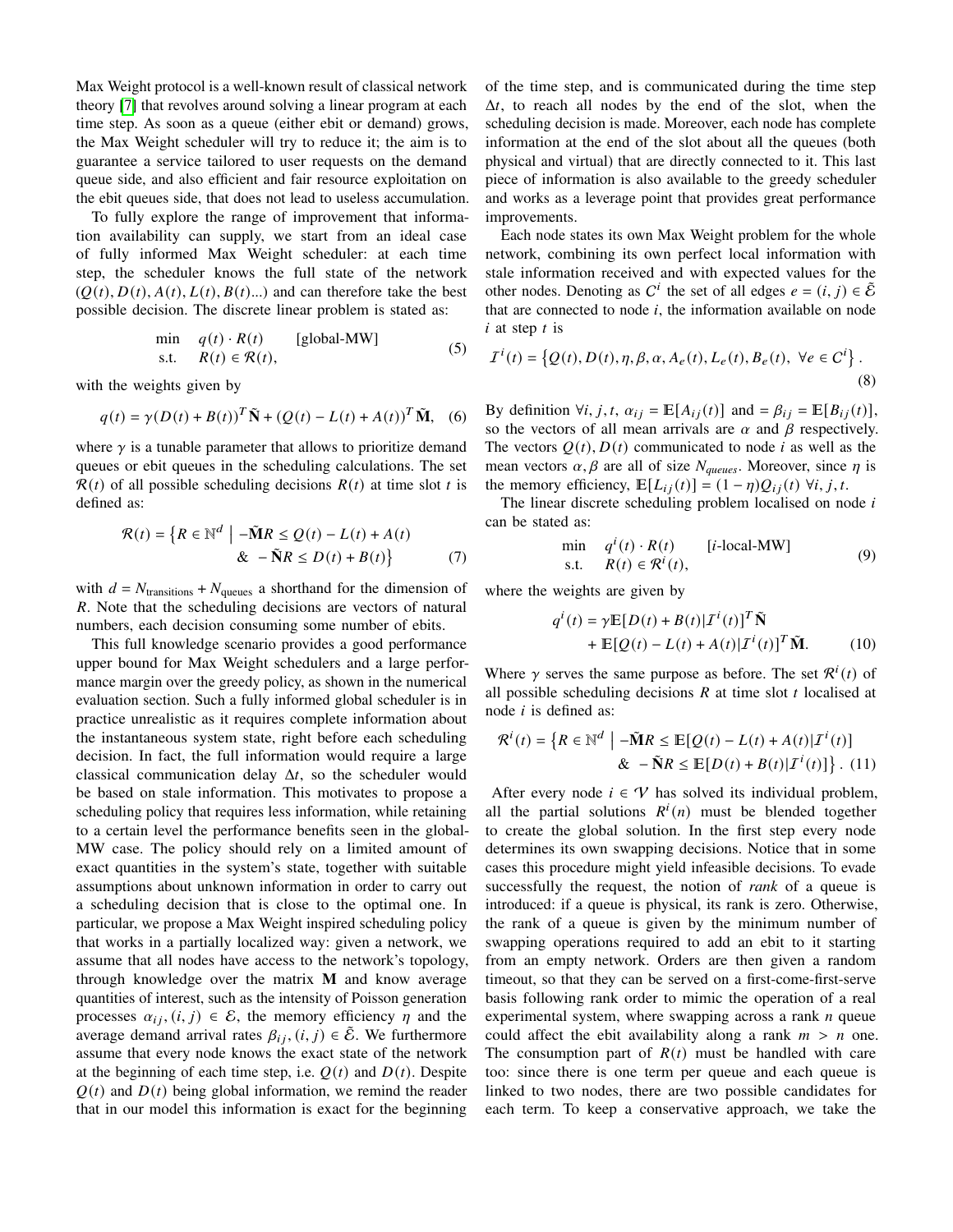

Fig. 3. Simulation results: percentage of unserved demands by the three schedulers. The greedy scheduler (a) exhibits a square-shaped rate region whose sides go from 0 kHz up to ~ 300 kHz: this means that increasing demand across one commodity does not impair service of the other (with the current values of loss and infinite memory). The fully informed (b) and locally informed's (c) regions have a similar shape with a cut corner: the diagonal segment in the upper right corresponds to a limitation of cumulative demand, that is of the sum of the two rates. The full information can serve individual demand up to  $\sim$  600 kHz, twice the performance of the greedy scheduler, and a cumulative demand of ∼ 800 kHz, while the local information can serve ∼ 550 kHz and a cumulative ~700 kHz. The diagonal segment is parallel to the optimal  $(\alpha, 0)$  –  $(0, \alpha)$  bound (pictured), and in the lossless case it rests on it.

minimum of the two candidates for each term. Notice that this is simply a design choice: other implementations could opt to take the maximum or design more complex schemes. If a conflict between a consumption operation and an intermediate scheduling operation arises, priority is always given to user service. We observe a great improvement in performance by this policy compared to the greedy scheduler. Moreover, as this policy is partially localized, it is practically implementable.

## V. NUMERICAL RESULTS

<span id="page-5-1"></span>This section shows a numerical comparison among the presented scheduling policies through our algebraic model. All the results were obtained through a simulator implemented in Python that generates the **M** matrix given the Alice-Bob pairs and service routes, and evaluates different policies. Its source code is available at [\[13\]](#page-6-11).

All simulations were carried out on the  $ABCDEF$  topology with  $ABCDE$  and  $BCDEF$  as service routes, to create a bottleneck and gauge how the different schedulers handle it. The standard performance metric in classical network theory is the *achievable rate region*, that can be described as follows: taking average demand from the competing clients as a set of axes, the achievable rate region is defined as the locus of points that the network can serve in a stable way, i.e. with all the queues returning to zero in a finite time. For our finite time simulation, we approximate the rate region by the percentage of unserved ebit requests (for an average user-demand), measured at the end of the simulation  $t$ . In Fig. [3](#page-5-3) all points in the dark blue region are certainly servable and all yellow ones are unservable, with the midway region providing an estimate for the achievable rate region's bound. All simulations were carried out on one node of the LIP6 small cluster (2 x Intel Xeon E5645 12 cores, 24 threads at 2.4 GHz), with the simulator running for  $10^5$  time steps of  $1\mu s$  each and an average ebit lifetime of  $10\mu s$ , yielding  $\eta = 0.9$ .  $\alpha$  was set at 1 (time steps)<sup>-1</sup> = 1 MHz for all links. In both the fully informed and partially informed schedulers, the weight  $\gamma$  of demands in the scheduling calculation was

<span id="page-5-3"></span>set to 1. The greedy, full information and local information schedulers took respectively half an hour, 3 hours and 10 hours of wall time to complete their run.

Concerning the shape of the regions reported in fig. [3,](#page-5-3) we remark that the ideal shape for a rate region in this context would be the  $(0, 0) - (\alpha, 0) - (0, \alpha)$  triangle, meaning that all pairs coming to the  $BCDE$  bottleneck are effectively employed in demand service. The Full Information scheduler provides an upper bound for the potential benefits of applying Max Weight scheduling to quantum networks, while the Partial Information scheduler showcases tangible improvement with a policy that is localized enough to be reasonably implementable.

## VI. CONCLUSIONS AND FUTURE PERSPECTIVES

<span id="page-5-2"></span>We have presented a novel algebraic model for scheduling in quantum networks and shown how it can be used to design original scheduling policies that bring notable improvements to the performance of quantum network systems; these policies may be global or more localized for practicality. Aside from the simple Max-Weight policies here, other more elaborate scheduling policies can be proposed and tested within our framework. Furthermore, since the presented model takes static routes as inputs, an interesting extension to this work can be to integrate dynamic routing algorithms such as [\[9\]](#page-6-7), [\[14\]](#page-6-12) to obtain a full-fledged modeling toolbox to design quantum networks.

# ACKNOWLEDGEMENTS

We thank Kaushik Chakraborty for stimulating discussions. PF's work is funded by the French state through the *Programme d'Investissements d'Avenir* managed by the Agence Nationale de la Recherche (project ANR-21-CMAQ-0001)

#### **REFERENCES**

<span id="page-5-0"></span>[1] S. Muralidharan, L. Li, J. Kim, N. Lütkenhaus, M. D. Lukin, and L. Jiang, "Optimal architectures for long distance quantum communication," *Scientific Reports*, vol. 6, no. 1, p. 20463, Feb 2016. [Online]. Available:<https://doi.org/10.1038/srep20463>